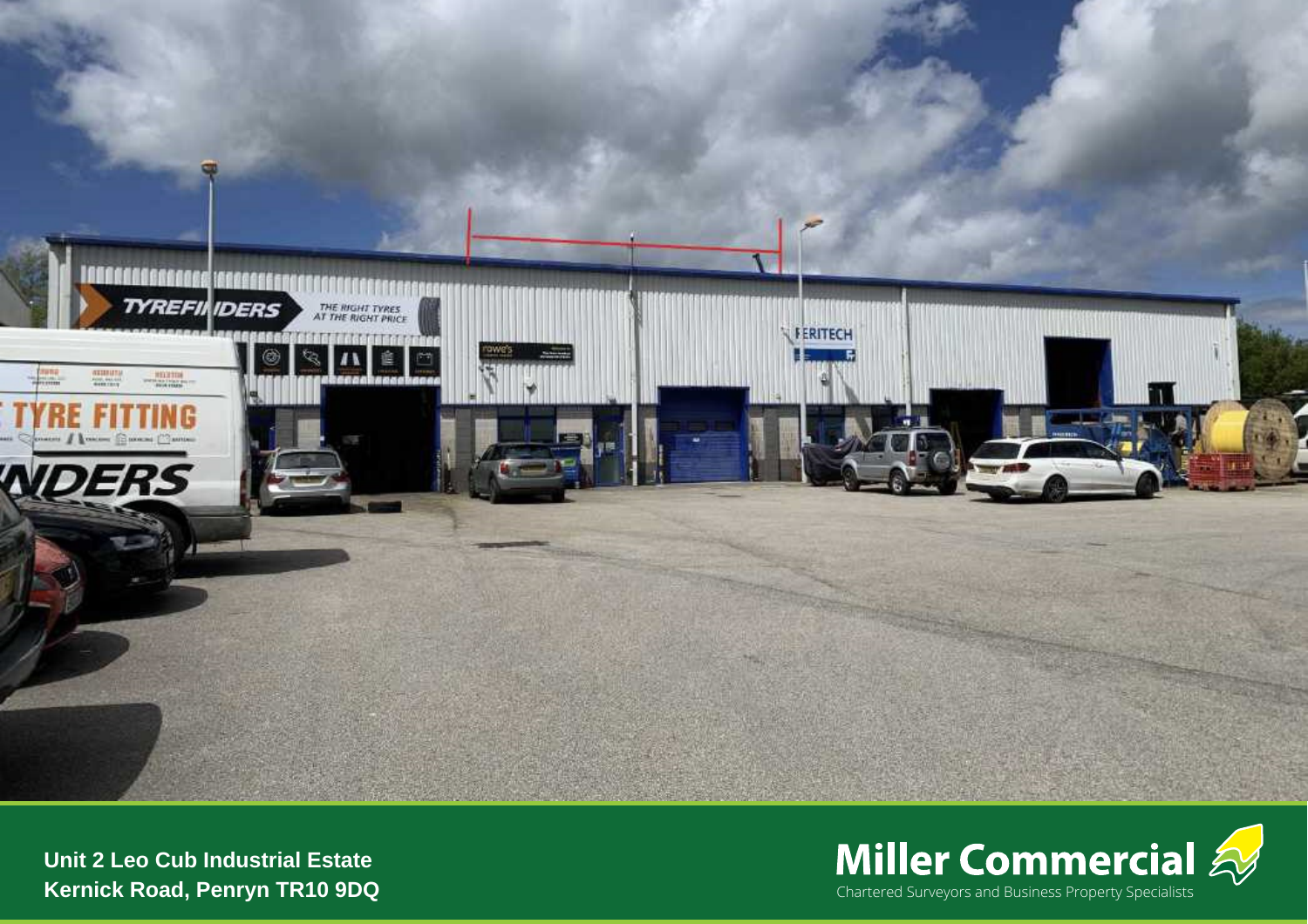# **£30,000 Per Annum Excl Leasehold**

A modern purpose built industrial unit situated in a popular development known as the Leo Cub adjoining B & Q in Penryn close to the A39 link road. The premises are offered by way of a new full repairing and insuring lease. They have until recently been used for food production and include white walled space on the ground floor with a substantial mezzanine above last utilised as a food development kitchen and staff training area but equally suited for office use.



- MODERN PREMISES 100% MEZZANINE
- FITTED OUT FOR FOOD PRODUCTION
- FIRST FLOOR OFFICES/ PRODUCTION/STORAGE
- INTERNAL INSPECTION RECOMMENDED
- ENERGY PERFORMANCE ASSET RATING - APPLIED FOR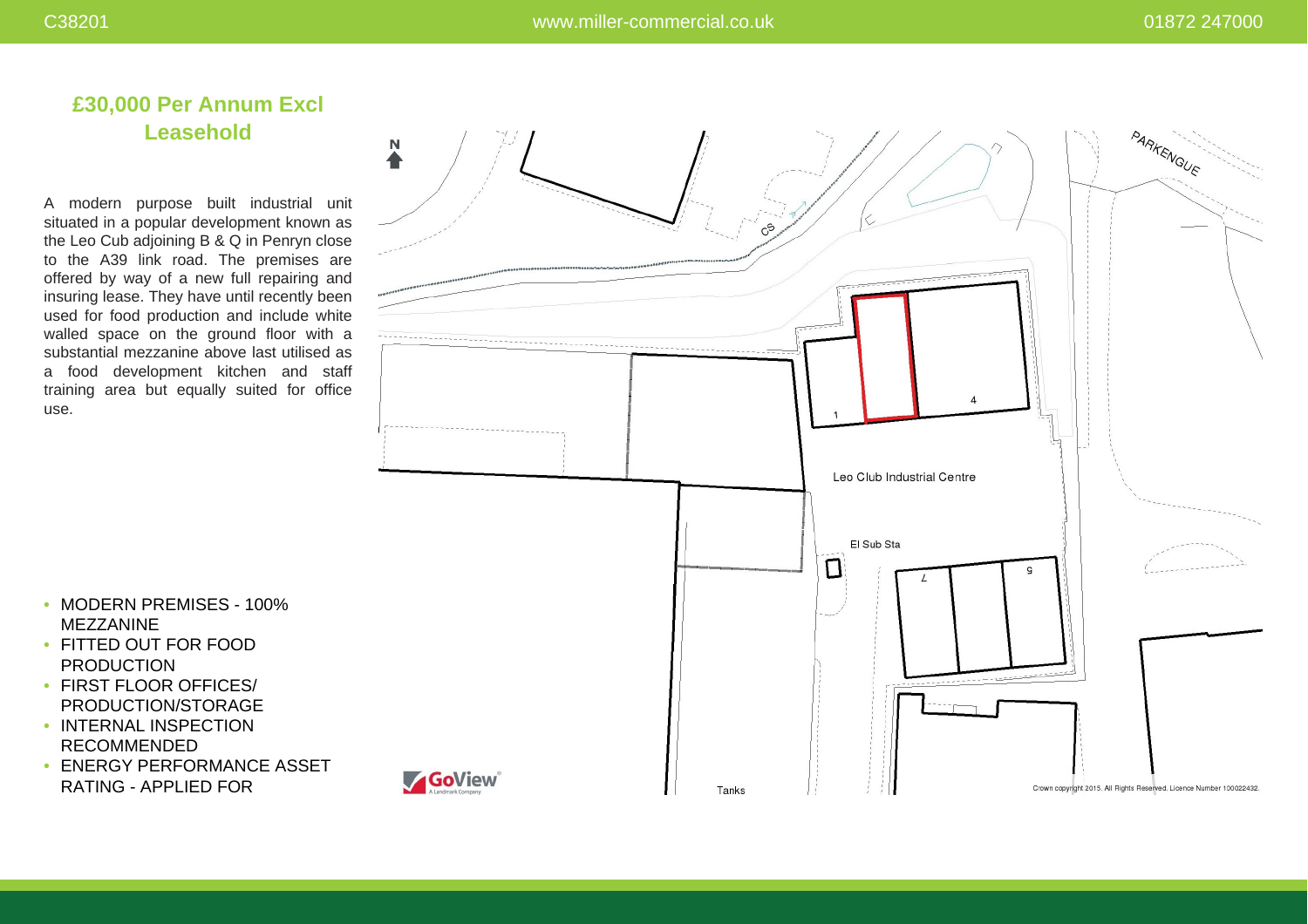### **LOCATION**

Leo Cub is situated behind B&Q and has direct access to Kernick Road which also serves Penryn from the A39. Nearby occupiers include Asda, Penryn Plastics, Howdens, Screwfix, Doggies and Moggies, Jewsons and WC Rowe amongst others.

# **DESCRIPTION**

The premises comprise a building of steel portal framed construction with profile steel sheeting and excellent access with up and over doors. A mezzanine floor has been erected throughout the building. It is configured so that there is a food production unit on the ground floor which is "white walled" together with offices, training rooms and storage at first floor level.

# **ACCOMMODATION**

Ground Floor Depth 23.05m Width 9.58m Area 220.8 sq.m (2377 sq.ft) First Floor Depth 23.50m Width 9.84m Area 231.2 sq.m (2489 sq.ft) Total 452.1 sq.m (4866 sq.ft) 4 Parking Spaces

### **TENURE**

The premises are offered by way of a new Full Repairing and Insuring lease at an annual rental of £30,000.

## **LEGAL COSTS**

The ingoing lessee to bear the outgoing lessee's and landlord reasonable legal and professional costs in connection with the transaction.

## **BUSINESS RATES**

We refer you to the government website https://www.tax.service.gov.uk/view-my-valuation/search which shows that the current rateable value is £26,500.To find out how much business rates will be payable there is a business rates estimator service via the website.

#### **VALUE ADDED TAX**

All the above prices/rentals are quoted exclusive of VAT, where applicable.

#### **ENERGY PERFORMANCE CERTIFICATE**

The Energy Performance Rating for this property has been applied for and will be available shortly.

## **CONTACT INFORMATION**

For further information or an appointment to view please contact either:- Mike Nightingale on 01872 247008 or via email msn@miller-commercial.co.uk or Tom Smith on 01872 247013 or via email ts@miller-commercial.co.uk VIEWING: Strictly by prior appointment through Miller Commercial.

AGENTS NOTE: Miller Commercial for themselves and for the Vendor/s or lessor/s of this property give notice: [a] These particulars are for an intending purchaser or tenant and although they are believed to be correct their accuracy is not guaranteed and any error or misdescriptions shall not annul the sale or be grounds on which compensation may be claimed and neither do they constitute any part of a Contract: [b] No responsibility is taken for expenses incurred should the property be sold, let or withdrawn before inspection: [c] None of the services or appliances, plumbing, heating or electrical installations have been tested by the selling agent.

Miller Commercial is the trading name of Miller Commercial LLP registered in England and Wales under Registration No.OC373087. The Registered Office of Miller Commercial LLP is Mansion House, Princes Street, Truro TR1 2RF. We use the term Partner to refer to a member of Miller Commercial LLP. VAT Registration No.643 4519 39.